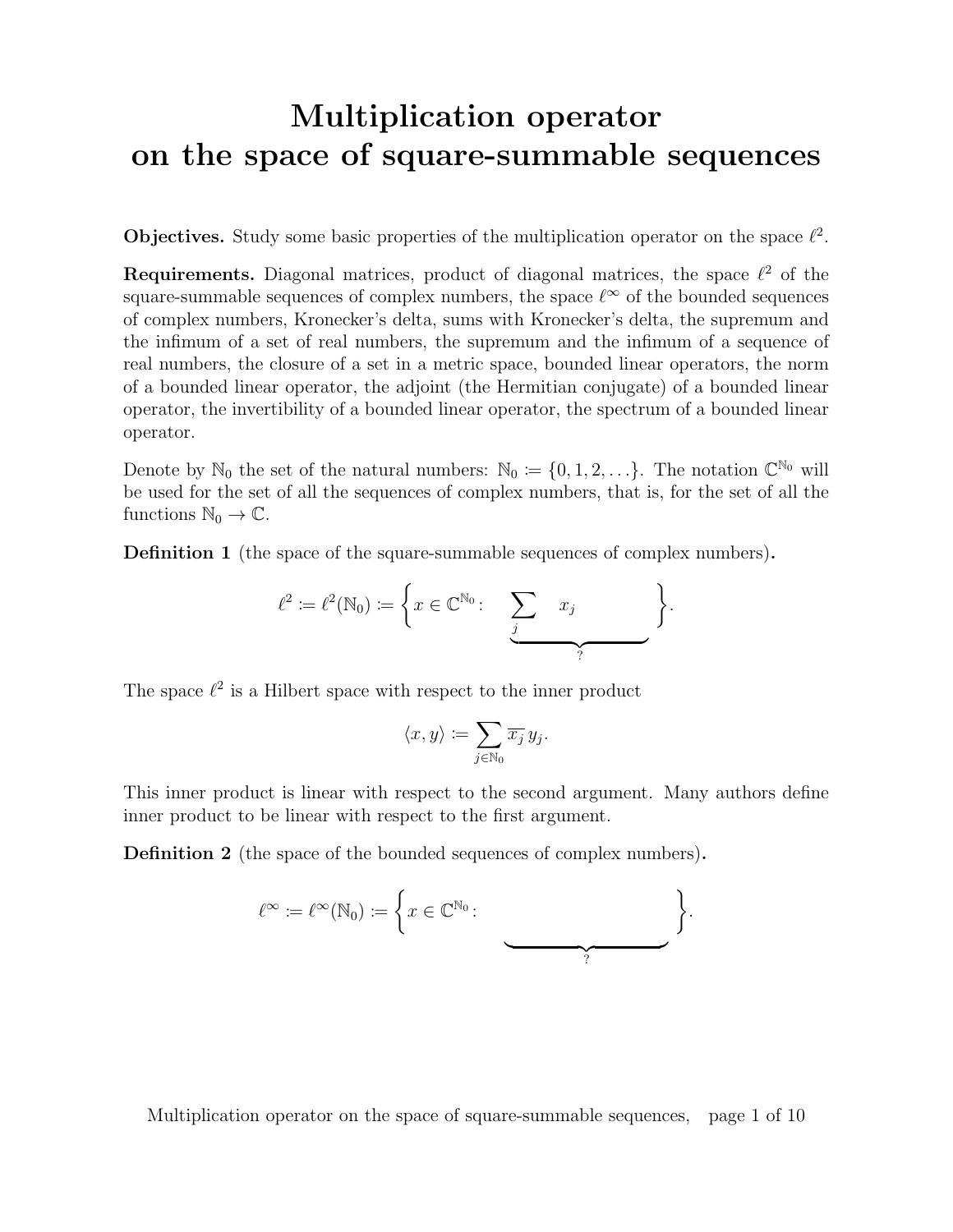## Canonical base of  $\ell^2$  (review)

**Definition 3** (canonical base of  $\ell^2$ ). For every  $n \in \mathbb{N}_0$ , denote by  $e_n$  the sequence

$$
e_n \coloneqq \left(\delta_{n,j}\right)_{j \in \mathbb{N}_0}.
$$

In the following exercises we shall see that  $(e_n)_{n \in \mathbb{N}_0}$  is an orthonormal base of  $\ell^2$ .

**Exercise 1.** Write the sequence  $e_2$ :

$$
e_2 = (\delta_{2,0}\,,\,\delta_{2,1}\,,\,\delta_{2,2}\,,\,\delta_{2,3}\,,\,\delta_{2,4}\,,\,\dots) = (\underbrace{\bullet\bullet}_{?}\,,\,\underbrace{\bullet\bullet\bullet}_{?}\,,\,\underbrace{\bullet\bullet\bullet}_{?}\,,\,\underbrace{\bullet\bullet\bullet}_{?}\,,\,\dots).
$$

Exercise 2. Write the following sequences:

$$
-3e_0 = ( , , , , , , , , , ... ),
$$
  
\n
$$
7e_1 = ( , , , , , , , , ... ),
$$
  
\n
$$
4e_0 - 5e_3 = ( , , , , , , , ... ).
$$

**Exercise 3.** Write the following sequences in terms of the basic elements  $e_n$ :

$$
(0,0,0,5,0,...) = \underbrace{(2,0,-4,0,0,...)}_{?}.
$$

**Exercise 4** (orthonormality of the canonical base). Let  $m, n \in \mathbb{N}_0$ . Calculate the product:

$$
\langle e_m, e_n \rangle =
$$

Multiplication operator on the space of square-summable sequences, page 2 of 10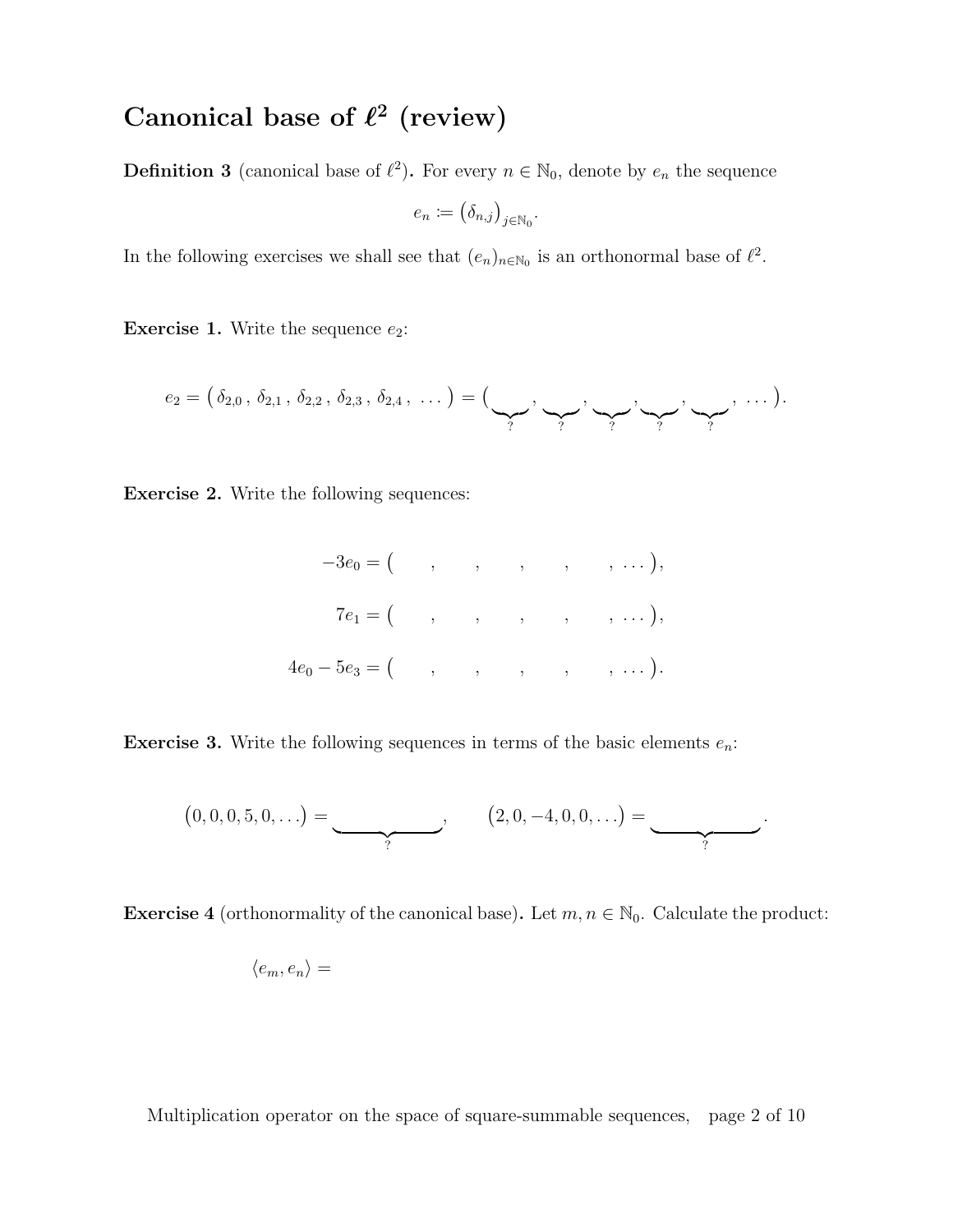**Exercise 5** (norm of an element of the canonical base). Let  $n \in \mathbb{N}_0$ . Calculate the norm of  $e_n$ :

$$
||e_n||_2=\underbrace{\qquad \qquad }_{?}.
$$

**Exercise 6** (norm of a multiple of an element of the canonical base). Let  $n \in \mathbb{N}_0$  and  $\lambda \in \mathbb{C}$ . Calculate the norm of  $\lambda e_n$ :

$$
\|\lambda e_n\|_2=\underbrace{\qquad \qquad }_{?}
$$

.

**Exercise 7.** Let  $x \in \ell^2$  and  $n \in \mathbb{N}_0$ . Calculate:

$$
\langle e_n, x \rangle =
$$

**Exercise 8.** Suppose that  $x \in \ell^2$  and  $\langle e_n, x \rangle = 0$  for all  $n \in \mathbb{N}_0$ . Then



According to general criteria of orthonormal basis in a Hilbert space, it implies that the sequence  $(e_n)_{n \in \mathbb{N}_0}$  is an orthonormal base of  $\ell^2$ .

**Exercise 9.** Let  $x \in \ell^2$ . Write the decomposition of x in the base  $(e_n)_{n \in \mathbb{N}_0}$ :

$$
x = \sum_{n=0}^{\infty} \underbrace{\qquad}_{?} e_n.
$$

**Exercise 10.** Let  $x \in \ell^2$  and  $m \in \mathbb{N}_0$  such that

$$
\forall n \in \mathbb{N}_0 \setminus \{m\} \qquad \langle e_n, x \rangle = 0.
$$

What can you say about  $x$ ? Write  $x$  in terms of some basic elements and some inner products.

Multiplication operator on the space of square-summable sequences, page 3 of 10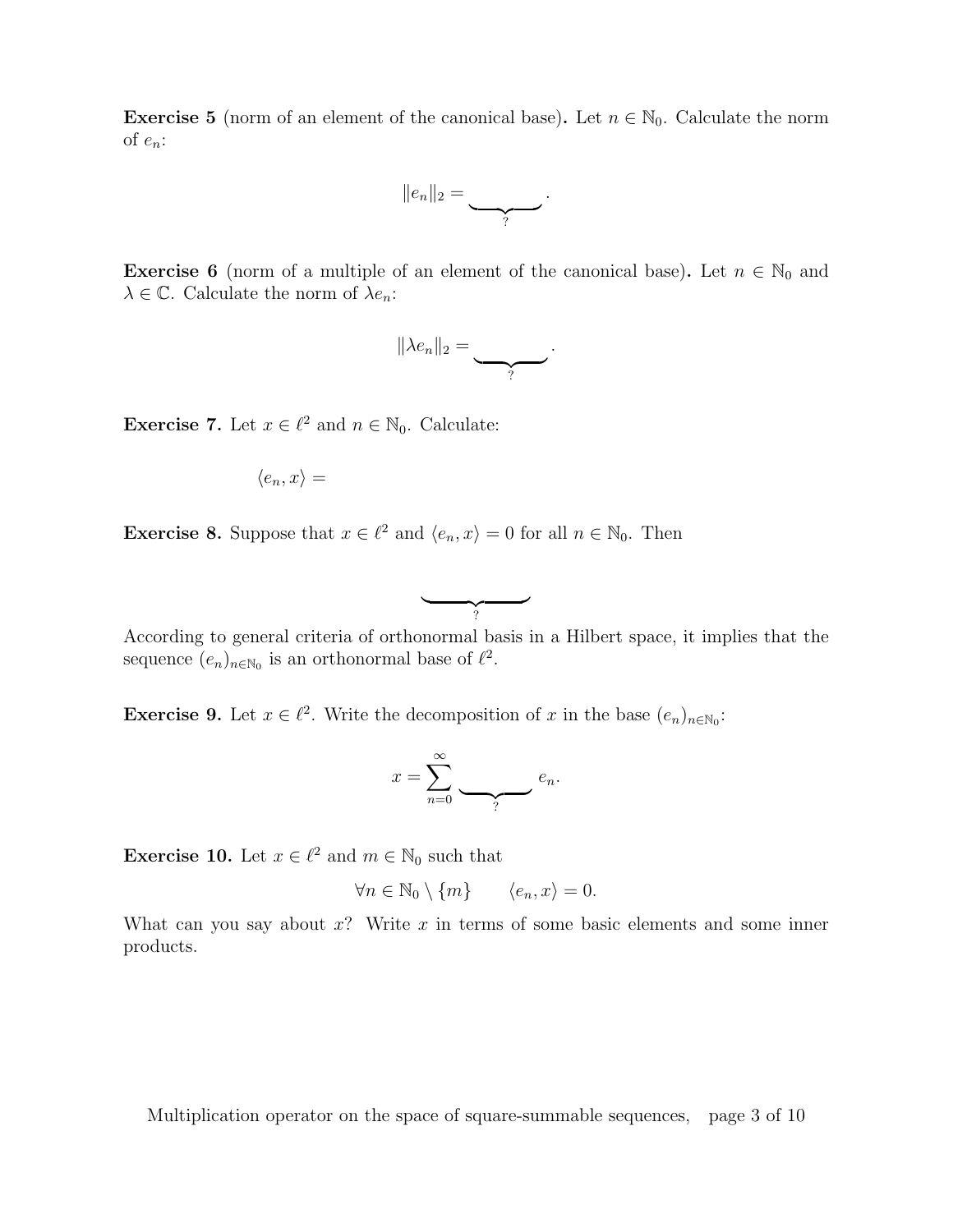## Multiplication operator: definition and examples

**Definition 4** (component-wise product of sequences). Let  $x, y \in \mathbb{C}^{\mathbb{N}_0}$ . Denote by xy the *component-wise product* of the sequences  $x$  and  $y$ :

$$
\forall n \in \mathbb{N}_0 \qquad (xy)_n \coloneqq x_n y_n.
$$

In other words,

$$
xy \coloneqq (x_n y_n)_{n \in \mathbb{N}_0}.
$$

**Definition 5** (multiplication operator). Let  $a \in \ell^{\infty}$ . Define  $M_a: \ell^2 \to \ell^2$  by

$$
M_a x \coloneqq ax,
$$

that is,

$$
\forall x \in \ell^2 \qquad \forall j \in \mathbb{N}_0 \qquad (M_a x)_j \coloneqq a_j x_j.
$$

**Exercise 11.** Let  $a: \mathbb{N}_0 \to \mathbb{C}$  be defined by

$$
a := (1 + (-1)^n)_{n \in \mathbb{N}_0} = (\underbrace{\bullet}_{?}, \underbrace{\bullet}_{?}, \underbrace{\bullet}_{?}, \underbrace{\bullet}_{?}, \underbrace{\bullet}_{?}, \dots).
$$

Consider

$$
x \coloneqq \left(\frac{1}{n+1}\right)_{n \in \mathbb{N}_0} = \left(\quad , \quad , \quad , \quad , \quad , \quad \ldots\right).
$$

Calculate  $M_a x$ :

$$
M_a x = \begin{pmatrix} \cdot & \cdot & \cdot & \cdot & \cdot \\ \cdot & \cdot & \cdot & \cdot & \cdot \\ \cdot & \cdot & \cdot & \cdot & \cdot \end{pmatrix}.
$$

**Exercise 12** (identity operator as a multiplication operator). Denote by  $I$  the identity operator on the space  $\ell^2$ :

$$
\forall x \in \ell^2 \qquad I(x) \coloneqq x.
$$

Find a sequence  $a \in \ell^{\infty}$  such that  $M_a = I$ .

$$
a=\left(\begin{array}{cccccc}\cdot&\cdot&\cdot&\cdot&\cdot&\cdot&\cdot&\cdot\end{array}\right)
$$

Multiplication operator on the space of square-summable sequences, page 4 of 10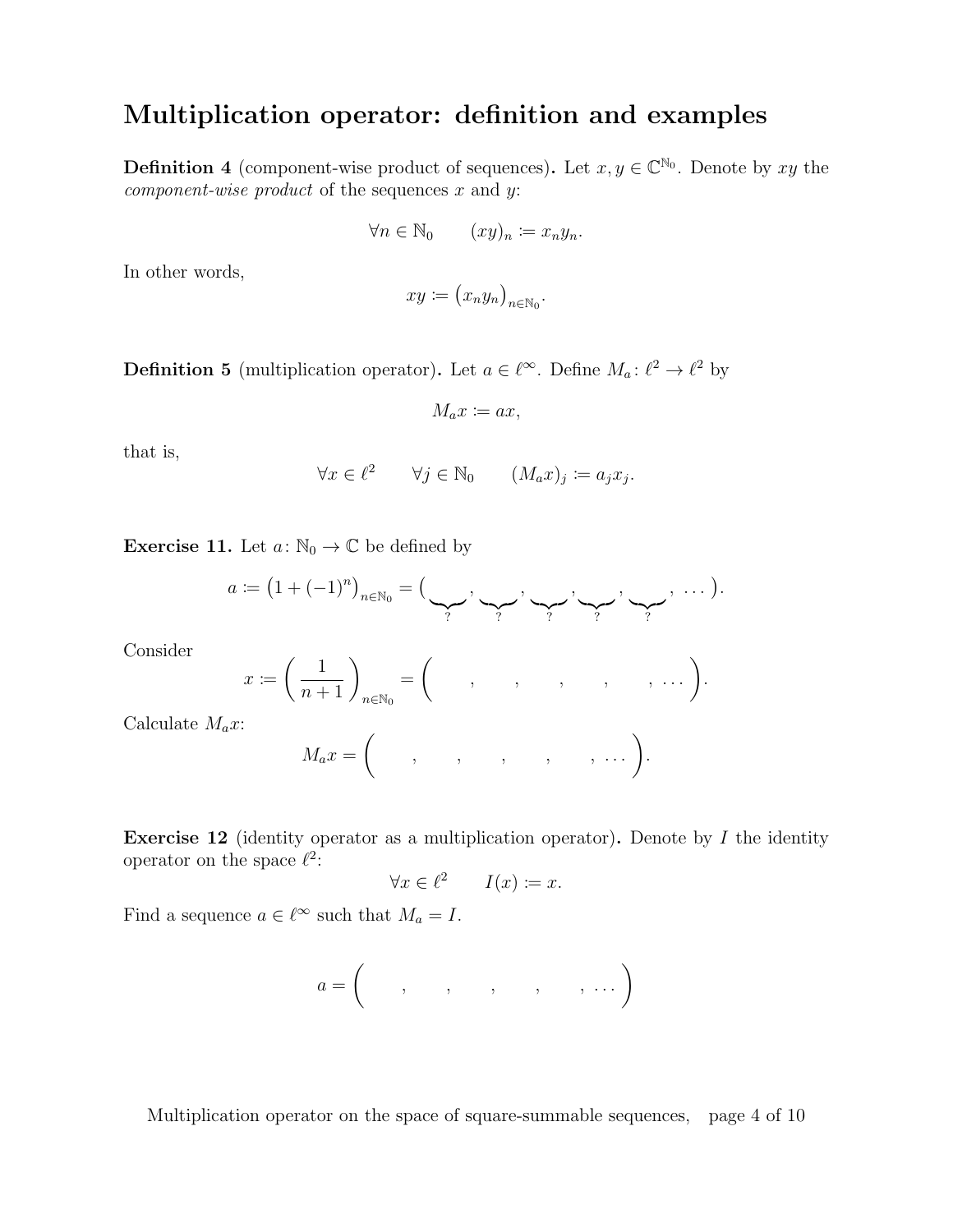# Multiplication operator acting on the canonical base of  $\ell^2$

**Exercise 13.** Let  $a \in \ell^{\infty}$  be a general bounded sequence:

$$
a \coloneqq (a_0, a_1, a_2, a_3, a_4, \ldots).
$$

Write first components of the basic element  $e_3$ :

e<sup>3</sup> = , , , , , . . . .

Calculate  $M_a e_3$ :

$$
M_a e_3 = (\qquad , \qquad , \qquad , \qquad , \qquad , \qquad ).
$$

Write the answer in terms of some basic elements:  $M_a e_3 =$  $\overline{?}$ .

**Exercise 14.** Let  $a \in \ell^{\infty}$  and  $n \in \mathbb{N}_0$ . Write a general formula for  $M_a e_n$  and prove it.

**Exercise 15.** Let  $a \in \ell^{\infty}$  and  $n \in \mathbb{N}_0$ . Calcule the  $\ell^2$ -norm of the sequence  $M_a e_n$ :

$$
||M_a e_n||_2 = \underbrace{\qquad \qquad }_{?}.
$$

Multiplication operator on the space of square-summable sequences, page 5 of 10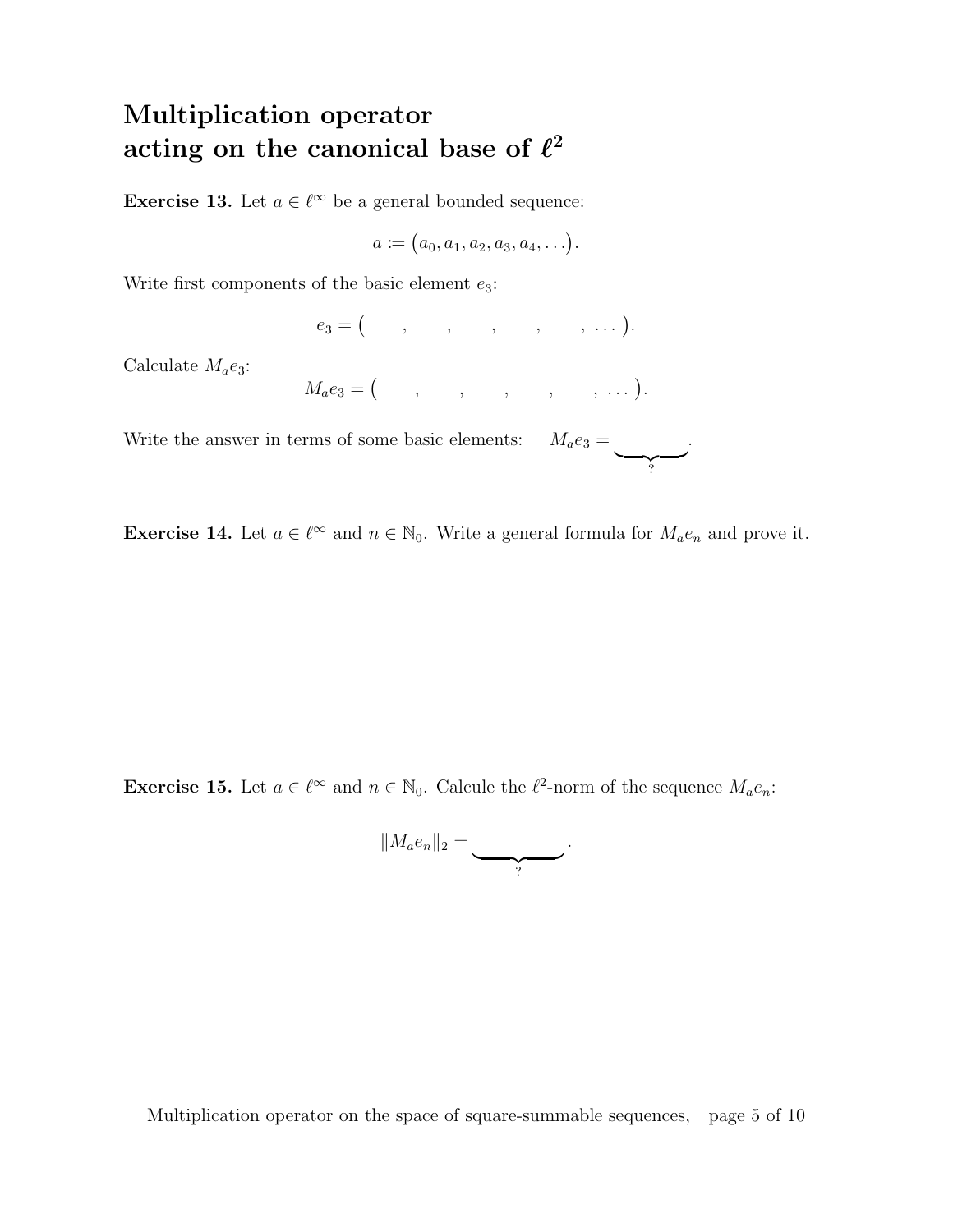### Supremum and infimum (review)

**Definition 6.** Denote by  $\overline{\mathbb{R}}$  the *extended real number line*  $\mathbb{R} \cup \{-\infty, +\infty\}$  with the canonical order. The additional elements  $-\infty$  and  $+\infty$  satisfy

 $\forall \alpha \in \mathbb{R}$   $-\infty < a$ ;  $\forall \alpha \in \mathbb{R}$   $\alpha < +\infty$ ;  $-\infty < +\infty$ .

**Exercise 16** (upper bound of a set of real numbers). Let  $A \subset \overline{\mathbb{R}}$  and  $\beta \in \overline{\mathbb{R}}$ . Recall the definition:

> $\beta$  is an upper bound of A  $\frac{1}{2}$ ?

**Exercise 17.** Let  $A \subset \overline{\mathbb{R}}$  and  $\gamma \in \overline{\mathbb{R}}$ . Then,

 $\gamma$  is not an upper bound of A  $\frac{1}{2}$ ?

**Exercise 18.** Let  $A \subset \overline{\mathbb{R}}$  and  $\beta \in \overline{\mathbb{R}}$ . What does mean the phrase " $\beta$  is the supremum of A"? Write the definition using the concept of the upper bounds. (It is known that for every  $A \subset \overline{\mathbb{R}}$  there exists a unique supremum in  $\overline{\mathbb{R}}$ . We shall not prove this fact here.)

$$
\beta = \sup(A) \qquad \Longleftrightarrow
$$

**Exercise 19.** Let  $A \subset \overline{\mathbb{R}}$  and  $\beta \in \overline{\mathbb{R}}$ . What does mean the phrase " $\beta$  is the supremum of A"? Write the answer in terms of the quantifications  $\forall$  and  $\exists$  and some of the inequalities  $\langle \xi, \xi, \xi \rangle$ , without mentioning explicitly the concept of upper bounds.

$$
\beta = \sup(A) \qquad \Longleftrightarrow \qquad \begin{cases} 1 & \forall \alpha \in A & \dots \\ 2 & \forall \gamma < \beta & \dots \end{cases}
$$

**Exercise 20.** Let  $x = (x_n)_{n \in \mathbb{N}_0}$  be a sequence in  $\mathbb{R}$  and  $\beta \in \overline{\mathbb{R}}$ . What does mean the phrase " $\beta$  is the supremum of the sequence x"? Write the answer in terms of the quantifications  $\forall$  and ∃ and some of the inequalities <, >, ≤, ≥.

$$
\beta = \sup_{n \in \mathbb{N}_0} x_n \qquad \Longleftrightarrow \qquad \begin{cases} 1 & \forall n \in \mathbb{N}_0 & \dots \\ 2 & \end{cases}
$$

Multiplication operator on the space of square-summable sequences, page 6 of 10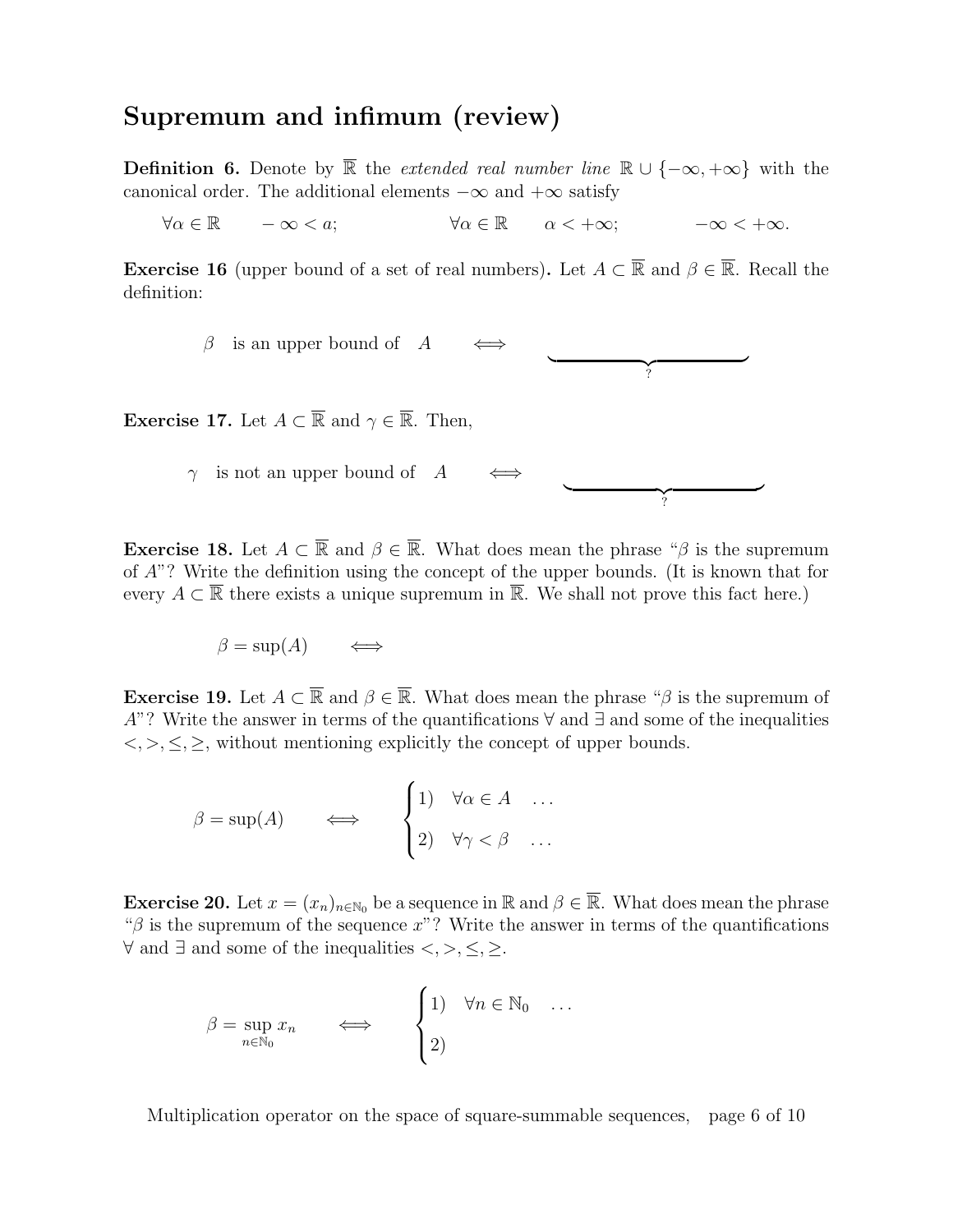### Multiplication operator: boundness and norm

**Exercise 21** (definition of the supremum norm, review). Let  $a \in \ell^{\infty}$ . Put

$$
\nu \coloneqq \|a\|_{\infty} = \sup_{n \in \mathbb{N}_0} |a_n|.
$$

Write the definition of  $\nu$  using the quantifications  $\forall$  and  $\exists$  and some of the inequalities  $\langle \xi, \xi, \xi \rangle$ , without mentioning explicitly the concept of upper bounds.

**Exercise 22** (boundness of the multiplication operator). Let  $a \in \ell^{\infty}$  and  $x \in \ell^2$ . Denote  $||a||_{\infty}$  by  $\nu$ . Prove that  $||M_a x||_2 \leq \nu ||x||_2$ .

$$
||M_{a}x||_{2}^{2} = ||\underbrace{\qquad}_{?}||_{2}^{2} = \sum_{j=0}^{\infty} \underbrace{\qquad}_{?} \leq
$$

**Exercise 23.** Let  $a \in \ell^{\infty}$ . Put  $\nu \coloneqq \|a\|_{\infty}$ . Given a number  $\gamma < \nu$ , construct a sequence  $x \in \ell^2$  such that

$$
||x||_2 = 1 \quad \text{and} \quad ||M_a x||_2 \ge \gamma.
$$

**Exercise 24** (norm of a bounder linear operator, review). Let  $T: \ell^2 \to \ell^2$  be a bounded linear operator. Recall the definition of the norm of T:

$$
||T|| :=
$$

**Exercise 25** (norm of the multiplication operator). Let  $a \in \ell^{\infty}$ . Calculate  $||M_a||$ .

Multiplication operator on the space of square-summable sequences, page 7 of 10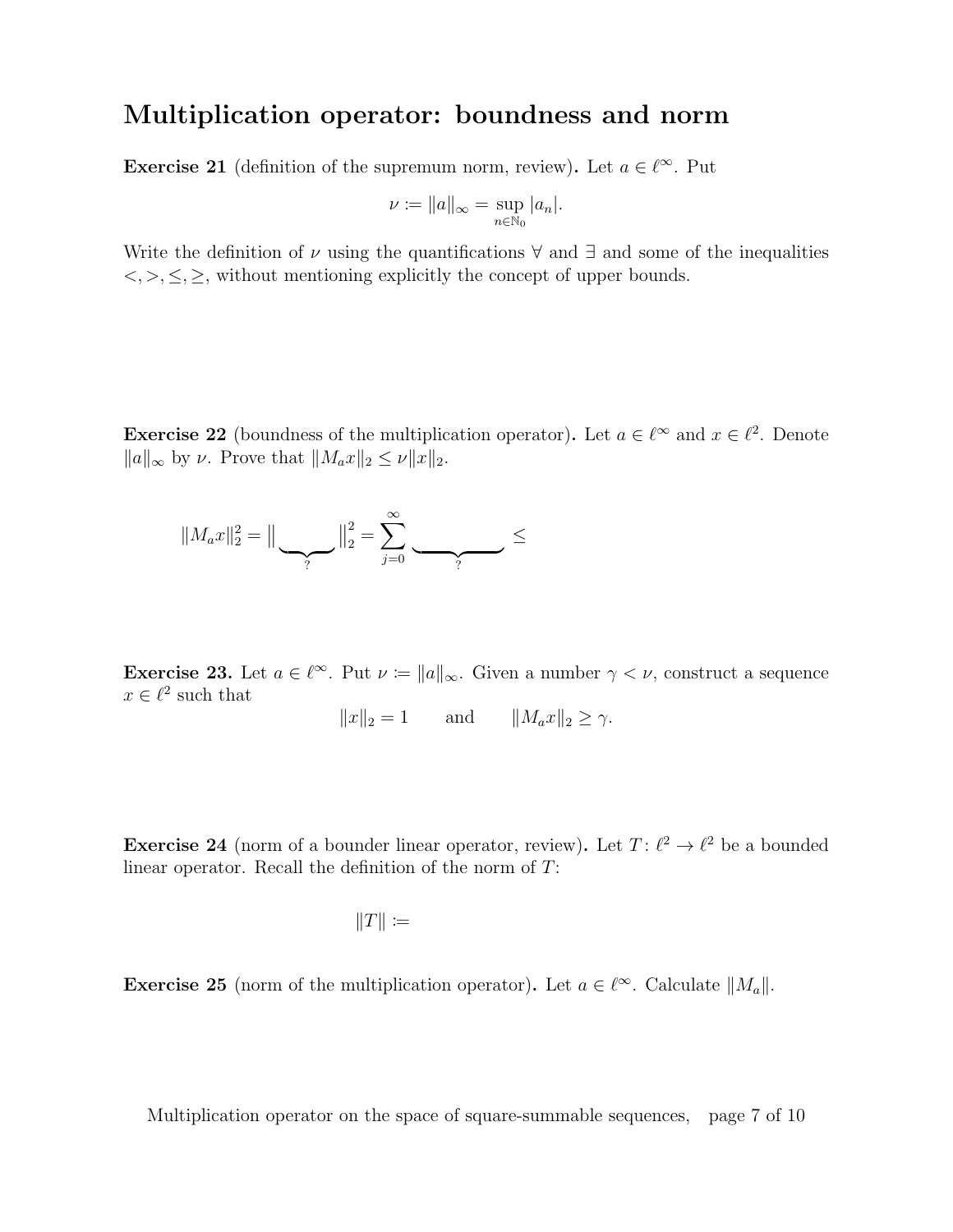In the previous exercises we deduced a formula for the norm of  $||M_a||$  using the definition of supremum. There is another way to prove one part of this result.

**Exercise 26** (monotonicity of the image of a subset under a function). Let  $f: X \to Y$ be an arbitrary function and  $A \subset B \subset X$ . Compare the images of A and B under the function f (choose  $\subset$  or  $\supset$ ):

$$
f(A) \sum_{?} f(B).
$$

**Exercise 27.** Let  $a \in \ell^{\infty}$ . Compare the following sets (put  $\subset$  or  $\supset$ ):

$$
\{e_n: n \in \mathbb{N}_0\} \longrightarrow \{x \in \ell^2: ||x||_2 = 1\}
$$
  

$$
\{M_a e_n: n \in \mathbb{N}_0\} \longrightarrow \{M_a x: x \in \ell^2, ||x||_2 = 1\},\
$$
  

$$
\{||M_a e_n||_2: n \in \mathbb{N}_0\} \longrightarrow \{||M_a x||_2: x \in \ell^2, ||x||_2 = 1\}.
$$

**Exercise 28** (monotonicity of the supremum of a set). Let  $A, B \in \overline{\mathbb{R}}$  such that  $A \subset B$ . Compare the supremums of  $A$  and  $B$ :

$$
\sup(A) \sum_{?} \sup(B).
$$

Exercise 29. Applying the results of two previous exercises deduce an inequality between  $||M_a||$  and  $||a||_{\infty}$ .

Multiplication operator on the space of square-summable sequences, page 8 of 10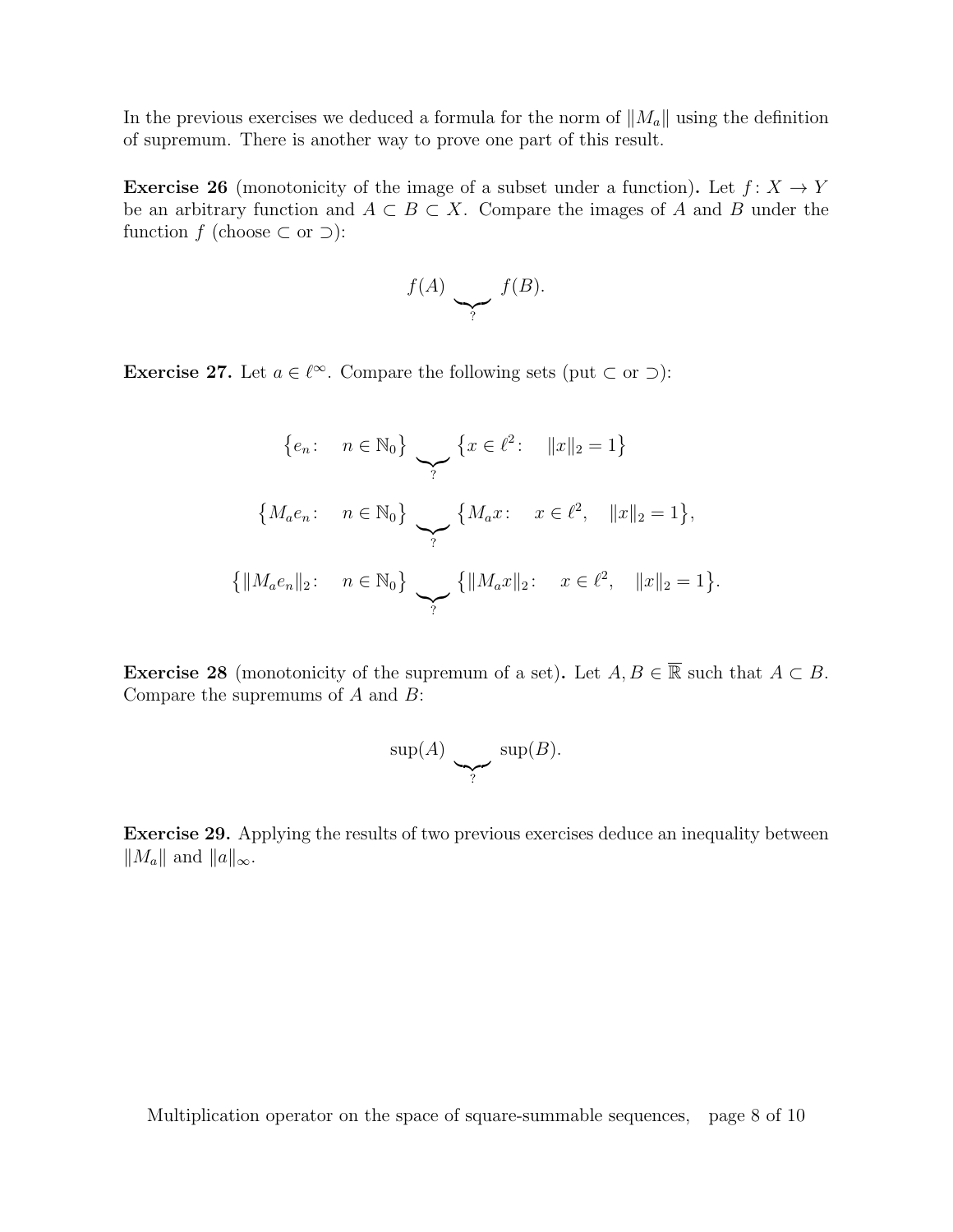### Linear operations with multiplication operators

Exercise 30 (linear operations with bounded linear operators, review). Recall the definition of the linear operations with bounded linear operators. If  $T: \ell^2 \to \ell^2$  and  $S: \ell^2 \to \ell^2$ are bounded linear operators and  $\lambda \in \mathbb{C}$ , then for all  $x \in \ell^2$ 

$$
(T+S)(x) \coloneqq \underbrace{\qquad \qquad}_{?}, \qquad \qquad (\lambda T)(x) \coloneqq \underbrace{\qquad \qquad}_{?}.
$$

**Exercise 31.** Let  $a, b \in \ell^{\infty}$ . Calculate  $M_a + M_b$ .

Solution. Let x be an arbitrary element of  $\ell^2$ . Then

$$
(M_a + M_b)(x) = \qquad \qquad .
$$

On the other hand,

$$
M_{a+b}(x) =
$$

So we see that for every  $x \in \ell^2$  the following vectors are equal:

$$
\underbrace{\qquad \qquad }_{?} = \underbrace{\qquad \qquad }_{?}.
$$

Since  $x$  is arbitrary, we conclude that the following operators are equal:

$$
M_a + M_b = \underbrace{\qquad \qquad }_{?}.
$$

**Exercise 32.** Let  $a \in \ell^{\infty}$  and  $\lambda \in \mathbb{C}$ . Calculate  $\lambda M_a$ .

Multiplication operator on the space of square-summable sequences, page 9 of 10